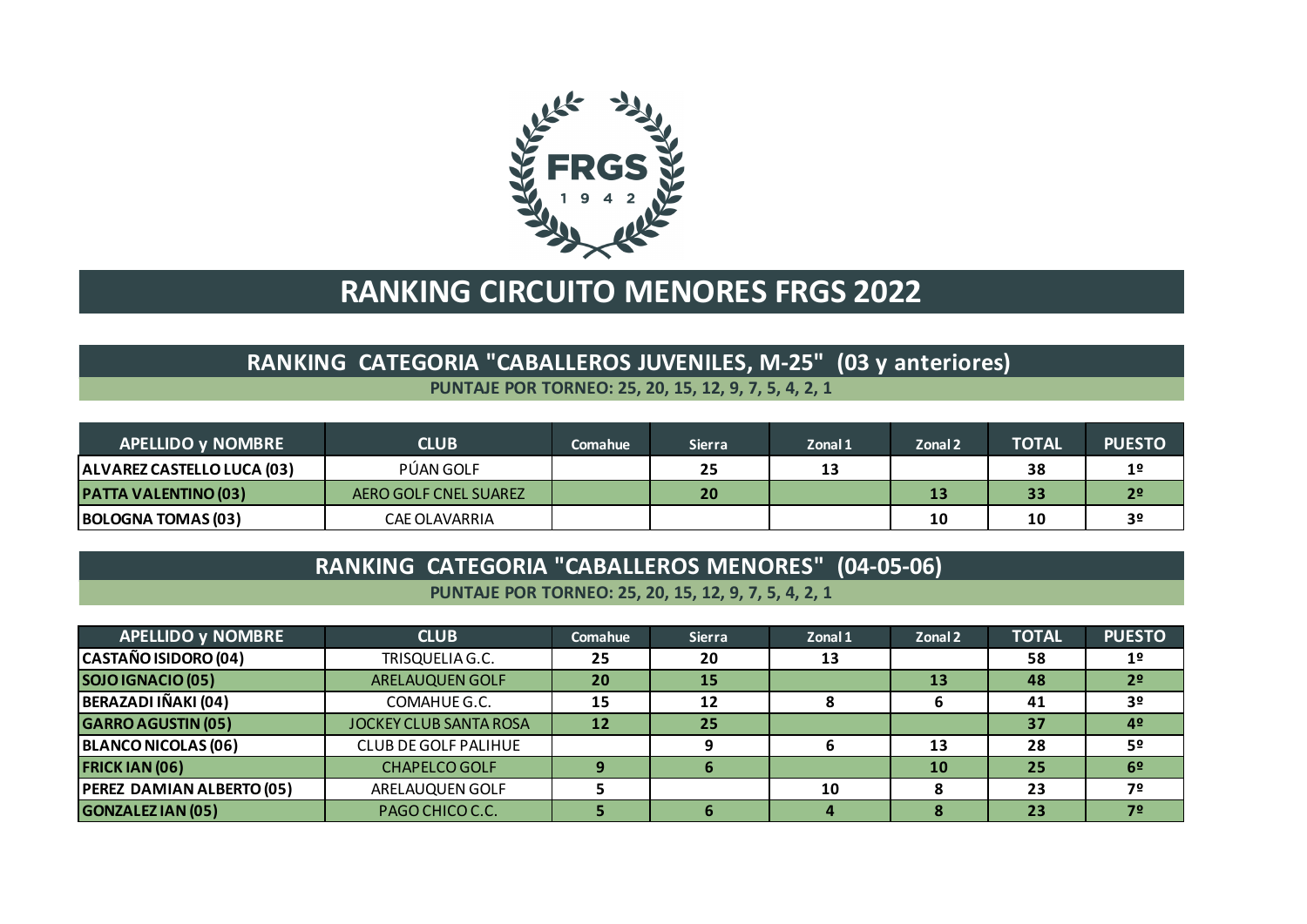| <b>GONZALEZ PINI CONRADO (06)</b>    | <b>CAE OLAVARRIA</b>          |  |    | 10 | 15        | 9º              |
|--------------------------------------|-------------------------------|--|----|----|-----------|-----------------|
| <b>SOJO JUAN (06)</b>                | <b>ARELAUQUEN GOLF</b>        |  | 13 |    | 15        | $\mathbf{H}$    |
| DI BENEDETTO MAXIMILIANO (06)        | EL RINCON C.C.                |  |    |    | 12        | 11 <sup>°</sup> |
| <b>PAGELLA MANUEL (05)</b>           | <b>JOCKEY CLUB SANTA ROSA</b> |  | 10 |    | <b>10</b> | 12 <sup>°</sup> |
| <b>APAULAZA JUAN (05)</b>            | LOS CANALES DE PLOTTIER       |  |    |    | q         | 13 <sup>°</sup> |
| NIETO SANTIAGO (04)                  | COMAHUE G.C.                  |  |    |    |           | 14 <sup>°</sup> |
| <b>GRANDINETTI ANTONIO (05)</b>      | <b>GOLF CLUB AZUL</b>         |  |    |    |           | $\mathbf{u}$    |
| <b>OAKLEY AGUSTIN (04)</b>           | <b>GOLF CLUB CARHUE</b>       |  |    |    |           | 16 <sup>°</sup> |
| <b>AYERZA CASARES CRISTOBAL (05)</b> | ARELAUQUEN GOLF               |  |    |    | h         | 17 <sup>°</sup> |
| <b>GRASSELLI VALENTIN (05)</b>       | <b>CAE OLAVARRIA</b>          |  |    |    |           | 18 <sup>°</sup> |
| LAUTARO E ALFONZO (06)               | GOLF CLUB SIERRA DE LA VTA    |  |    |    |           | 19 <sup>°</sup> |

#### **PUNTAJE POR TORNEO: 25, 20, 15, 12, 9, 7, 5, 4, 2, 1 CATEGORIA "CABALLEROS MENORES de 15 años" (07-08)**

| <b>APELLIDO y NOMBRE</b>        | <b>CLUB</b>                      | Comahue | <b>Sierra</b>  | Zonal 1                 | Zonal 2 | <b>TOTAL</b>            | <b>PUESTO</b>   |
|---------------------------------|----------------------------------|---------|----------------|-------------------------|---------|-------------------------|-----------------|
| <b>TORRENS PEDRO (07)</b>       | COMAHUE G.C.                     | 20      | 20             | 13                      | 10      | 63                      | 1 <sup>°</sup>  |
| <b>CABANILLAS NICOLAS (07)</b>  | <b>CHAPELCO GOLF</b>             | 15      | 25             |                         | 13      | 53                      | 2 <sup>o</sup>  |
| DIAS SANCHO JEREMIAS (08)       | COMAHUE G.C.                     | 25      | 7              | 10                      | 8       | 50                      | 3 <sup>o</sup>  |
| DIAZ OVIEDO MARTINIANO (07)     | <b>CAE OLAVARRIA</b>             | 12      | 14             | 9                       | 6       | 41                      | 4 <sup>°</sup>  |
| PEREYRA DANIEL SANTIAGO (08)    | <b>CORONEL PRINGLES G</b>        |         | 14             | 13                      | 13      | 40                      | 52              |
| PIZZO AUGUSTO (07)              | <b>GOLF SIERRA DE LA VENTANA</b> |         | 9              | $\overline{\mathbf{5}}$ | 10      | 24                      | 6 <sup>2</sup>  |
| <b>RODRIGUEZ GERONIMO (07)</b>  | TRISQUELIA G.C.                  | 9       |                | 6                       | 5       | 21                      | 7º              |
| <b>GOMEZ JUAN IGNACIO (07)</b>  | <b>GOLF SIERRA DE LA VENTANA</b> |         | 4              | 9                       | 8       | 21                      | $\mathbf{u}$    |
| <b>ALBERTI PATRICIO (08)</b>    | JOCKEY CLUB SANTA ROSA           | 5       | 5              | 3                       |         | 13                      | 92              |
| <b>ZARZUR FARUQ (08)</b>        | EL RINCON C.C.                   | Δ       |                | $\mathbf{R}$            |         | 12                      | 10 <sup>°</sup> |
| <b>GOMEZ EMILIANO (08)</b>      | TRISQUELIA G.C.                  |         | $\overline{2}$ | 4                       | 4       | 10                      | 11 <sup>°</sup> |
| <b>WAGNER SANTIAGO (08)</b>     | <b>GOLF SIERRA DE LA VENTANA</b> |         |                |                         |         |                         | 12 <sup>°</sup> |
| LOPEZ JUAN CRUZ (07)            | CHAPELCO GOLF                    |         |                | 6                       |         | 6                       | 13 <sup>°</sup> |
| <b>WETBAG JOAQUIN SEBASTIAN</b> | <b>AERO GOLF CNEL SUAREZ</b>     |         |                |                         | 3       | 3                       | 14 <sup>°</sup> |
| <b>CASTRO REMIGIO (08)</b>      | AMERICA                          |         |                | $\mathbf{z}$            |         | $\overline{\mathbf{z}}$ | 15              |
| <b>IRIARTE FRANCISCO (07)</b>   | <b>TRISQUELIA G.C.</b>           |         |                |                         |         | $\mathbf{2}$            | $\mathbf{H}$    |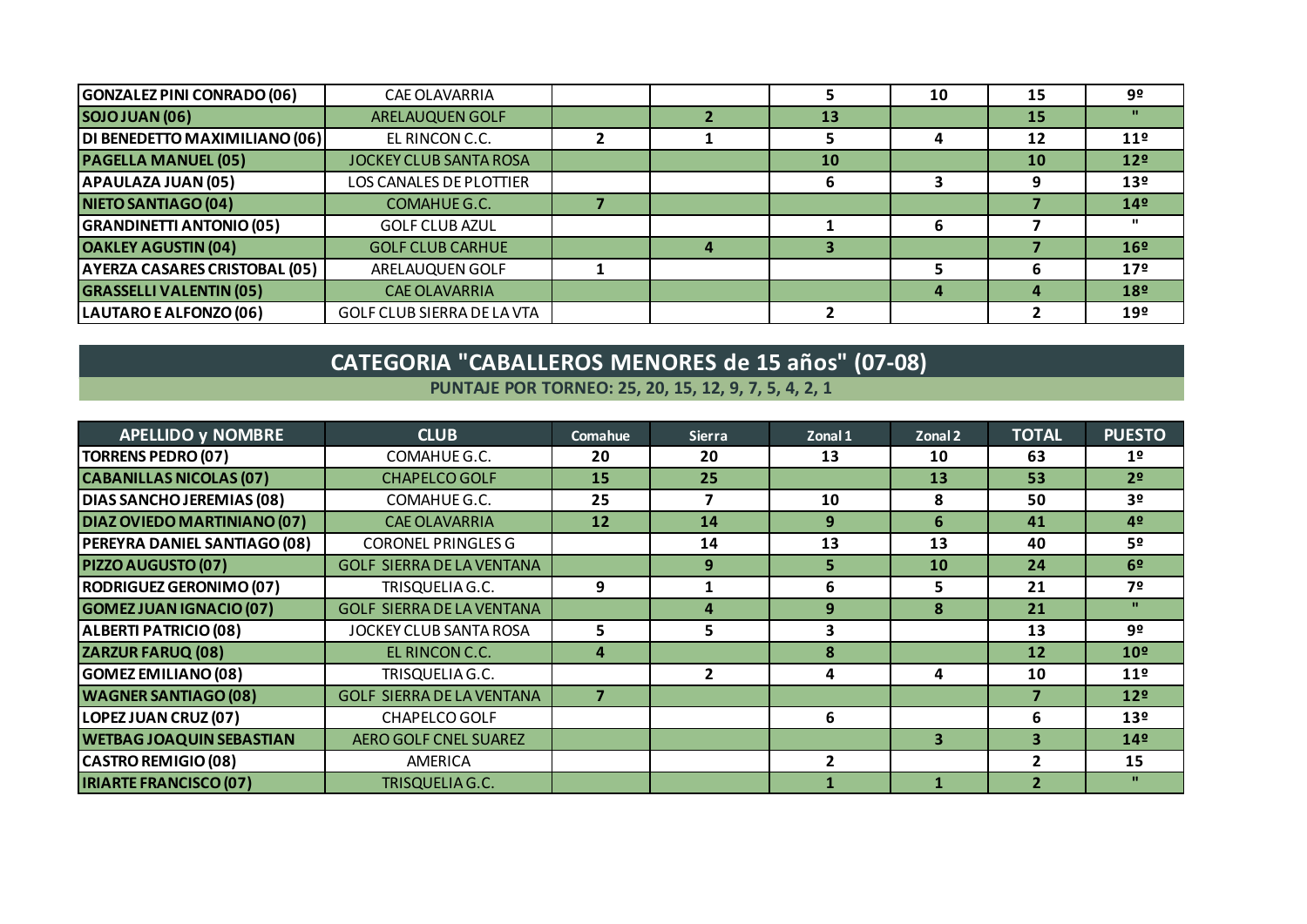#### **CATEGORIA "CABALLEROS MENORES de 13 años" (09 y posteriores)**

**PUNTAJE POR TORNEO: 25, 20, 15, 12, 9, 7, 5, 4, 2, 1 - CUPO JUNIOR 11 (M13/Albatros)**

| <b>APELLIDO y NOMBRE</b>            | <b>CLUB</b>                     | Comahue | <b>Sierra</b>  | Zonal 1      | Zonal 2   | <b>TOTAL</b> | <b>PUESTO</b>   |
|-------------------------------------|---------------------------------|---------|----------------|--------------|-----------|--------------|-----------------|
| DI BENEDETTO LAUTARO (09)           | EL RINCON C.C.                  | 25      | 20             | 13           | 13        | 71           | 1 <sup>o</sup>  |
| <b>PEREGO PEDRO (10)</b>            | <b>CORONEL SUAREZ POLO CLUB</b> | 20      | 15             | $\mathbf{R}$ | 6         | 49           | 2 <sup>o</sup>  |
| <b>VIGNALE JUAN PEDRO (10)</b>      | TRISQUELIA G.C.                 | 12      | 8              | 10           | 10        | 40           | 3 <sup>o</sup>  |
| <b>DIAS SANCHO BAUTISTA (10)</b>    | COMAHUE G.C.                    |         | 8              | 10           | <b>10</b> | 35           | 42              |
| <b>GOBBINI JUAN (10)</b>            | TRISQUELIA G.C.                 |         | 5              | 13           | 13        | 31           | 52              |
| <b>ARIAS VALENTIN (10)</b>          | AERO GOLF CLUB CNEL. SUAREZ     | 9       | 12             | 6            |           | 27           | 6 <sup>2</sup>  |
| <b>GUERENDEIAN FERMIN</b>           | <b>GOLF CLUB AZUL</b>           |         | 25             |              |           | 25           | 7º              |
| <b>BRIONES MAXIMILIANO (10)</b>     | EL RINCON C.C.                  | 5.      |                | 8            | 8         | 21           | 82              |
| <b>ZUBIZARRETA MANUEL (09)</b>      | C.G. PALIHUE                    |         |                |              | 8         | 14           | 92              |
| <b>AGUDO JEREMIAS (10)</b>          | <b>C.G. PALIHUE</b>             |         | 5              | $\mathbf{A}$ | 4         | 13           | 10 <sup>°</sup> |
| <b>IRASTORZA ANTONIO (09)</b>       | C.G. PALIHUE                    |         | $\overline{2}$ |              | 5         | 8            | 11 <sup>°</sup> |
| <b>CARRIO MOTTOLA VALENTIN (12)</b> | <b>C.G. PALIHUE</b>             |         |                |              | 4         | 6            | 12 <sup>°</sup> |
| <b>BERGADA ALFONSO (09)</b>         | ARELAUQUEN GOLF                 |         |                |              | 6         | 6            | $\mathbf{u}$    |
| <b>GACIA SALVADOR (10)</b>          | <b>GRAL VILLEGAS</b>            |         |                | 3            |           |              | 14 <sup>°</sup> |

## **CATEGORIA "CABALLEROS ALBATROS" (09-10)**

#### **PUNTAJE POR TORNEO: 25, 20, 15, 12, 9, 7, 5, 4, 2, 1**

| <b>APELLIDO y NOMBRE</b>    | <b>CLUB</b>                      | Comahue | <b>Sierra</b> | Zonal 1 | Zonal 2   | <b>TOTAL</b> | <b>PUESTO</b>   |
|-----------------------------|----------------------------------|---------|---------------|---------|-----------|--------------|-----------------|
| LUZARDO JOSE DANIEL (09)    | EL RINCON C.C.                   | 14      | 15            | 13      | 13        | 55           | 1 <sup>o</sup>  |
| <b>TORRENS LUCA (09)</b>    | COMAHUE G.C.                     | 20      | 12            | 10      | 8         | 50           | 2 <sup>o</sup>  |
| LUGE MAXIMO (09)            | COMAHUE G.C.                     | 25      | 20            |         |           | 45           | 3º              |
| <b>BUCHANAN JUAN</b>        | <b>CHAPELCO GOLF</b>             |         | 25            |         | <b>10</b> | 35           | 4 <sup>°</sup>  |
| <b>COSENTINO MATEO (10)</b> | EL RINCON C.C.                   | 14      | 8             | 8       |           | 30           | 52              |
| <b>MARBAN EMMANUEL (10)</b> | <b>GOLF SIERRA DE LA VENTANA</b> |         | 4             | 13      |           | 24           | 6 <sup>2</sup>  |
| <b>KRAUS GREGORIO (10)</b>  | EL RINCON C.C.                   | 9       | 8             |         |           | 22           | 7º              |
| <b>BASILE BENJAMIN (10)</b> | <b>GOLF CLUB AZUL</b>            |         |               | 10      | <b>10</b> | 21           | 8 <sup>o</sup>  |
| <b>PERINI AUGUSTO (10)</b>  | COMAHUE G.C.                     |         |               |         |           | 16           | 9º              |
| <b>FELICE BENICIO</b>       | TRISQUELIA G.C.                  |         |               | 8       | 6         | 14           | 10 <sup>°</sup> |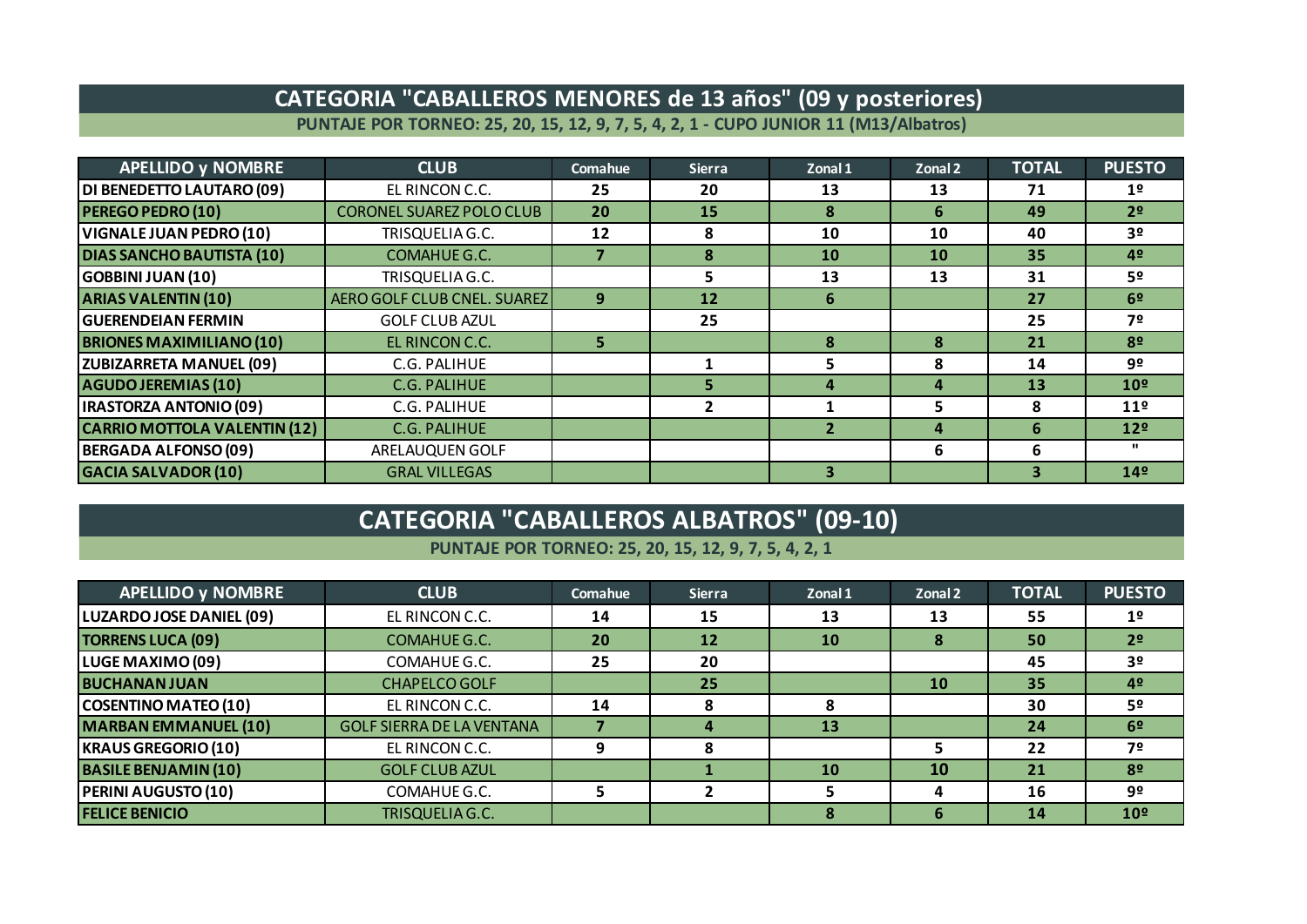| <b>PEREZ LUCIANO</b>        | <b>GOLF SIERRA DE LA VENTANA</b> |   |  | 13 | 13 | 11 <sup>°</sup> |
|-----------------------------|----------------------------------|---|--|----|----|-----------------|
| <b>WHALEY LUCA (10)</b>     | ARELAUQUEN GOLF                  | 4 |  |    | 10 | 12 <sup>°</sup> |
| MIRANDA MARCOS (10)         | TRES ARROYOS G.C.                |   |  | ο  |    | 13              |
| <b>TERÁN ISIDORO</b>        | ARELAUQUEN GOLF                  |   |  |    |    | 14 <sup>°</sup> |
| <b>AVANCE ELIAS LORENZO</b> | TRISQUELIA G.C.                  |   |  |    |    | 15 <sup>°</sup> |
| <b>RIOS ORDOÑEZ SANTOS</b>  | <b>CHAPELCO GOLF</b>             |   |  | 6  | h  |                 |
| SANPEDRO JUAN IGNACIO (10)  | COMAHUE G.C.                     |   |  |    |    | 17 <sup>°</sup> |
| <b>ECHAIDE SANTOS (10)</b>  | <b>CNEL SUAREZ POLO CLUB</b>     |   |  |    |    |                 |
| CAMARGO ESTEBAN (09)        | G.C. MONTE HERMOSO               |   |  |    |    |                 |
| <b>SCHUMACHER PEDRO</b>     | TRES ARROYOS G.C.                |   |  |    |    | 19 <sup>°</sup> |
| <b>BRUZZESE FRANCISCO</b>   | TRES ARROYOS G.C.                |   |  |    |    | 20 <sup>o</sup> |

# **CATEGORIA "CABALLEROS EAGLES" (11-12) TORNEOS FRGS 2022**

**PUNTAJE POR TORNEO: 25, 20, 15, 12, 9, 7, 5, 4, 2, 1 - CUPO JUNIOR 8 (M13/Eagles)**

| <b>APELLIDO y NOMBRE</b>            | <b>CLUB</b>                  | Comahue                 | <b>Sierra</b>  | Zonal 1        | Zonal 2        | <b>TOTAL</b> | <b>PUESTO</b>   |
|-------------------------------------|------------------------------|-------------------------|----------------|----------------|----------------|--------------|-----------------|
| <b>FERNANDEZ GREGORIO (11)</b>      | EL RINCON C.C.               | 25                      | 25             | 13             | 10             | 73           | 1 <sup>o</sup>  |
| <b>FRITZ GABRIEL (12)</b>           | EL RINCON C.C.               | 20                      | 8              | 8              | 13             | 49           | 2 <sup>o</sup>  |
| <b>HERMANN LUCA (11)</b>            | COMAHUE G.C.                 | 15                      | 8              | 10             | 8              | 41           | 3 <sup>o</sup>  |
| <b>SCHIAPPAPIETRA GENARO (12)</b>   | C.G.PALIHUE                  |                         | 20             | 13             |                | 33           | 42              |
| <b>SORBA VALENTINO (12)</b>         | COMAHUE G.C.                 |                         | 12             |                | 5              | 24           | 5º              |
| <b>ECHAIDE SALVADOR (11)</b>        | <b>CNEL SUAREZ POLO CLUB</b> |                         | 15             |                | 6              | 21           | 6 <sup>2</sup>  |
| <b>GAYDOU RODRIGUEZ LUCAS (11)</b>  | COMAHUE G.C.                 | 9                       |                | 5              | 6              | 20           | 7º              |
| <b>PERINI FAUSTO (12)</b>           | <b>COMAHUE G.C.</b>          | 5                       | $\overline{2}$ | 6              | 4              | 17           | 8 <sup>o</sup>  |
| <b>DE SOUZA ANTONIO (11)</b>        | CNEL SUAREZ POLO CLUB        |                         |                |                | 13             | 13           | 9º              |
| <b>BARBEITO BENJAMIN (11)</b>       | ARELAUQUEN GOLF              | 12                      |                |                |                | 12           | 10 <sup>°</sup> |
| <b>CORDOBA FELIX OCTAVIO (11)</b>   | TRISQUELIA G.C.              |                         | 1              | 10             |                | 11           | 11 <sup>°</sup> |
| <b>SASTRE GUILLERMO</b>             | <b>CNEL SUAREZ POLO CLUB</b> |                         |                |                | 10             | 10           | 12 <sup>°</sup> |
| <b>CALANDRI RAFAEL</b>              | TRISQUELIA G.C.              |                         |                | 8              |                | 8            | 13 <sup>°</sup> |
| <b>KEES THIAGO</b>                  | <b>AERO GOLF CNEL SUAREZ</b> |                         |                |                | 8              | 8            | $\mathbf{u}$    |
| <b>ZALASAR SERRANO AGUSTIN</b>      | JOCKEY CLUB STA ROSA         |                         |                | 6              |                | 6            | 15 <sup>°</sup> |
| <b>RAOX MARSELLA MAXIMILIAN (12</b> | ARELAUQUEN GOLF              | $\overline{\mathbf{3}}$ |                |                | $\overline{2}$ | 6            | $\mathbf{u}$    |
| PIÑERO SANTINO                      | TRISQUELIA G.C.              |                         |                | 5 <sup>1</sup> |                | 5            | 17 <sup>°</sup> |
| AGÜERO FEDERICO (12)                | <b>AERO GOLF CNEL SUAREZ</b> |                         |                |                | 5              | 5            | $\mathbf{H}$    |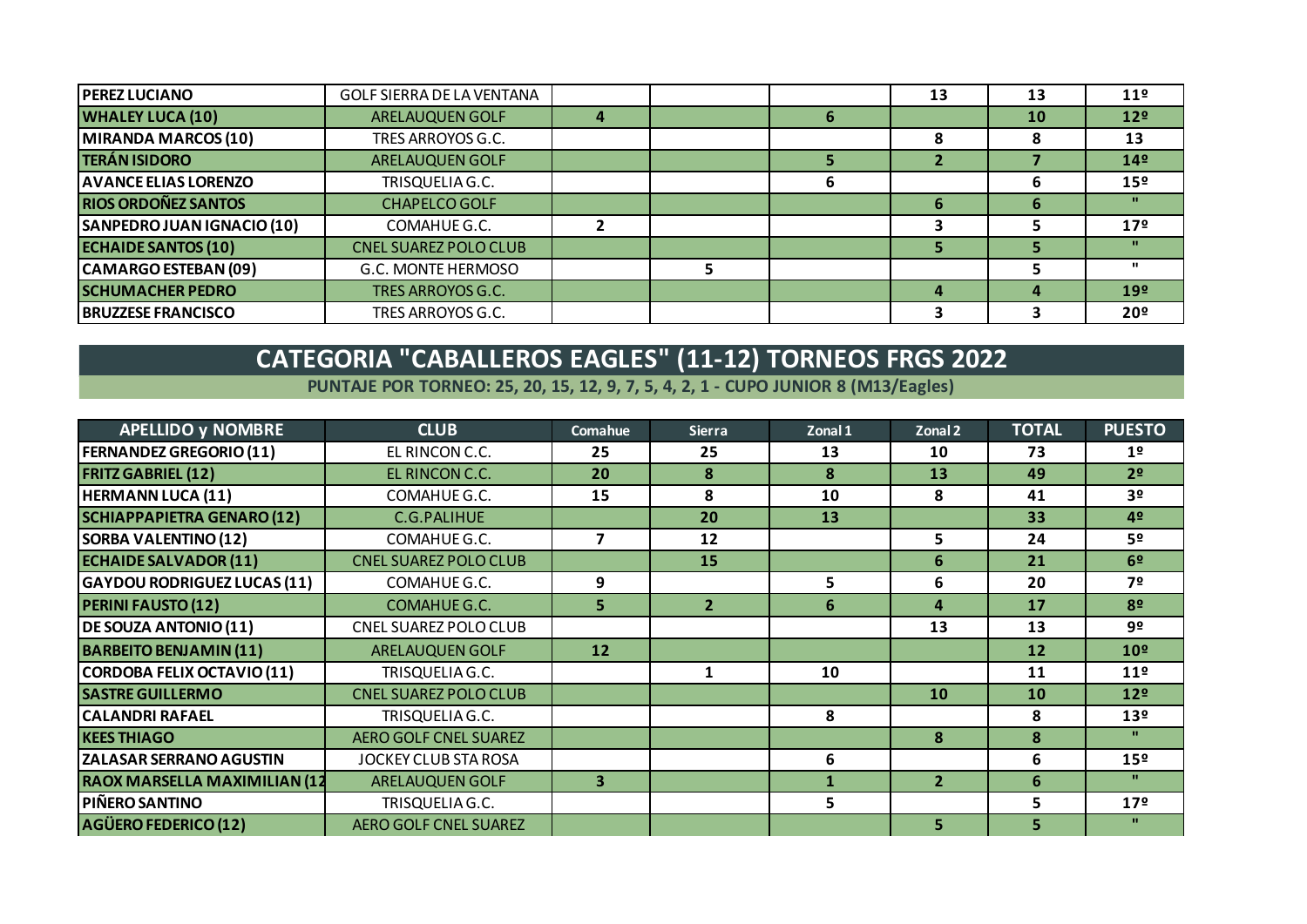| <b>PAULETTI LORENZO (12)</b>         | C.G.PALIHUE                  |  |   |   | ш               |
|--------------------------------------|------------------------------|--|---|---|-----------------|
| <b>CLAUSEN BENICIO</b>               | <b>ARELAUQUEN GOLF</b>       |  |   |   | 20 <sup>°</sup> |
| <b>ALLIER NICANOR</b>                | JOCKEY CLUB STA ROSA         |  |   |   | $\mathbf{u}$    |
| <b>DOROSCHENGO BAUTISTA</b>          | <b>AERO GOLF CNEL SUAREZ</b> |  | д | Д | п.              |
| <b>VAZQUEZ FELIPE</b>                | TRES ARROYOS G.C.            |  |   |   | $\mathbf{u}$    |
| <b>GRASSO LUCIANO (11)</b>           | EL RINCON C.C.               |  |   |   | 24 <sup>°</sup> |
| <b>LOPEZ FRANCISCO</b>               | <b>CHAPELCO GOLF</b>         |  |   |   | $\mathbf{u}$    |
| <b>ANASAGASTI SANTOS</b>             | <b>CNEL SUAREZ POLO CLUB</b> |  |   |   | $\mathbf{u}$    |
| <b>ENGRAFF THIAGO</b>                | AERO GOLF CNEL SUAREZ        |  |   |   | 27 <sup>°</sup> |
| <b>SUKAREVICIUS JUAN MARTIN (11)</b> | <b>COMAHUE G.C.</b>          |  |   |   | 28º             |
| <b>MAGISTRELLI LORENZO</b>           | TRES ARROYOS G.C.            |  |   |   | $\mathbf{u}$    |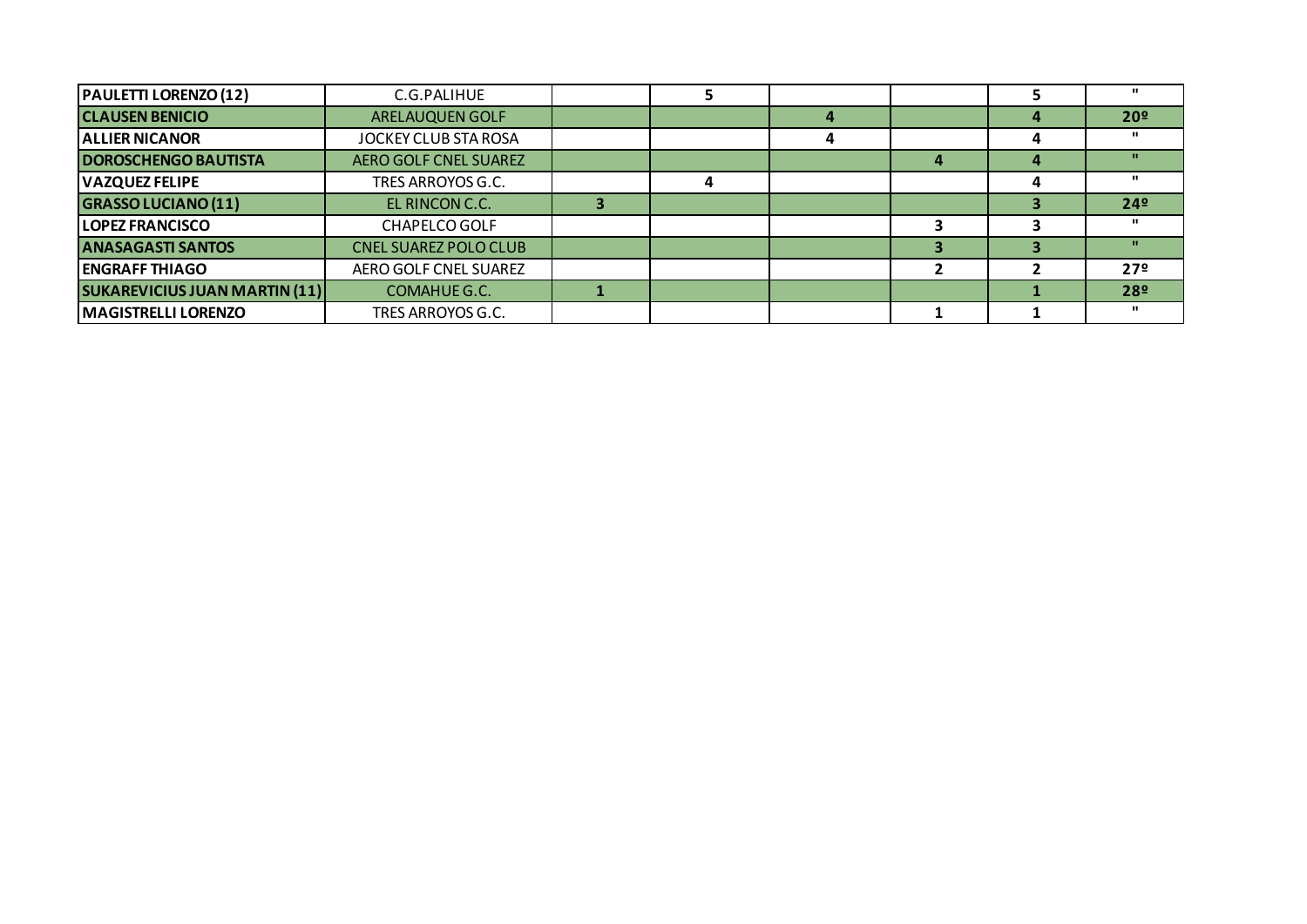### **CATEGORIA "DAMAS UNICA" TORNEOS FRGS 2022**

**PUNTAJE POR TORNEO: 9, 6, 4, 3, 2, 1 - CUPO JUNIOR 3 (M13/Albatros)**

| <b>APELLIDO y NOMBRE</b>         | <b>CLUB</b>          | Comahue | <b>Sierra</b> | Zonal 1 | Zonal 2 | <b>TOTAL</b> | <b>PUESTO</b>   |
|----------------------------------|----------------------|---------|---------------|---------|---------|--------------|-----------------|
| <b>CASTRO MALENA (06)</b>        | TRISQUELIA G.C.      |         | 9             |         |         | 28           | 1 <sup>°</sup>  |
| <b>FOIGEL LARA FERNANDA (06)</b> | COMAHUE G.C.         | h       | 4             | ÷.      | з       | 18           | 2 <sup>o</sup>  |
| <b>CASTAÑO CLEMENTINA (07)</b>   | TRISQUELIA G.C.      | 4       | 6             | З       |         | 13           | 3 <sup>o</sup>  |
| <b>AYERZA CASARES BELEN (06)</b> | <b>ARELAUQUEN</b>    |         |               |         |         | 6            | 4 <sup>°</sup>  |
| <b>CABANILLAS MARIA (04)</b>     | CHAPELCO GOLF        |         |               |         |         |              | 5º              |
| <b>BLANCO CARLA (08)</b>         | C.G.PALIHUE          |         |               |         | з       |              | $\mathbf{H}$    |
| <b>RUPPEL EMILIA (06)</b>        | C.G.PALIHUE          |         |               |         |         |              | $\mathbf{u}$    |
| <b>DEL RIO GUADALUPE (06)</b>    | COMAHUE G.C.         |         |               |         |         |              | 8 <sup>o</sup>  |
| SOJO SOFIA (05)                  | ARELAUQUEN           |         |               |         |         |              | 9º              |
| <b>BAHIA MALENA (06)</b>         | <b>CAE OLAVARRIA</b> |         |               |         |         |              | $\mathbf{H}$    |
| <b>RATH ANDREINA (08)</b>        | C.G.PALIHUE          |         |               |         |         |              | 11 <sup>°</sup> |

**M13 (08-09 y posteriores) M15 (06-07)**

# **CATEGORIA "DAMAS ALBATROS" (09-10) TORNEOS FRGS 2022**

#### **PUNTAJE POR TORNEO: 9, 6, 4, 3, 2, 1**

| <b>APELLIDO y NOMBRE</b>       | <b>CLUB</b>            | <b>Comahue</b> | <b>Sierra</b> | Zonal 1 | Zonal 2 | <b>TOTAL</b> | <b>PUESTO</b>  |
|--------------------------------|------------------------|----------------|---------------|---------|---------|--------------|----------------|
| <b>AYERSA GUADALUPE (10)</b>   | ARELAUQUEN             |                |               |         |         | 20           | 1 <sup>o</sup> |
| <b>LUQUE MILAGROS (10)</b>     | EL RINCON C.C.         |                |               |         |         | 14           | 2 <sup>o</sup> |
| MAGNI JOSEFINA (10)            | ARELAUQUEN             |                |               |         |         | 14           |                |
| <b>ABSI EMILIA (10)</b>        | COMAHUE G.C.           |                |               |         |         |              | 4 <sup>°</sup> |
| <b>BUCHANAN SAFINA (09)</b>    | <b>CHAPELCO GOLF</b>   |                |               |         |         |              | 5º             |
| <b>DELLA VILLA BIANCA (09)</b> | COMAHUE G.C.           |                |               |         |         |              | 6 <sup>9</sup> |
| <b>IKESLER ELENA</b>           | CNEL. SUAREZ POLO CLUB |                |               |         |         |              | 72             |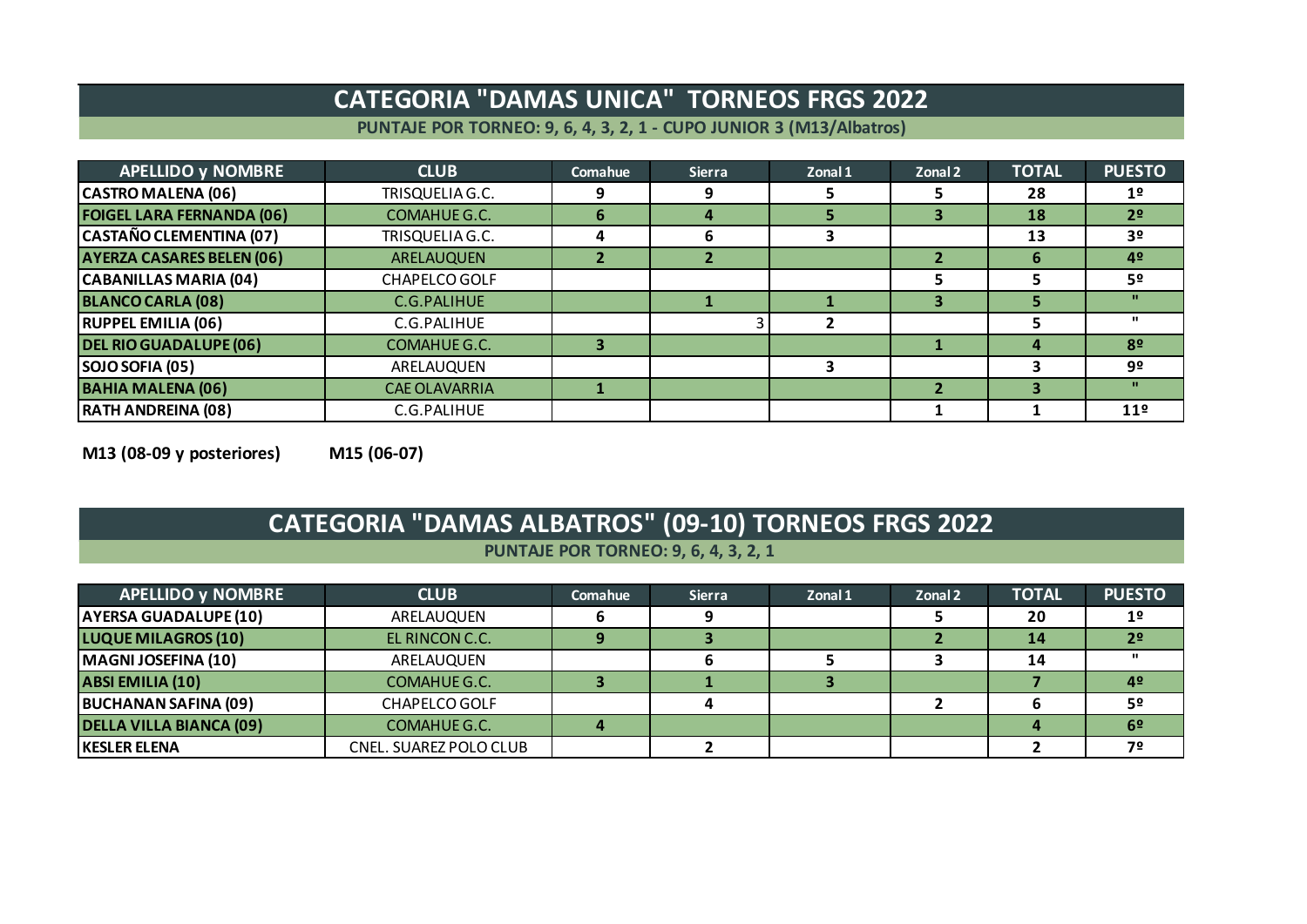### **CATEGORIA "DAMAS EAGLES" (11-12) TORNEOS FRGS 2022**

**PUNTAJE POR TORNEO: 9, 6, 4, 3, 2, 1 - CUPO JUNIOR 3**

| <b>APELLIDO y NOMBRE</b>       | <b>CLUB</b>                      | Comahue     | <b>Sierra</b> | Zonal 1 | Zonal 2 | <b>TOTAL</b> | <b>PUESTO</b>   |
|--------------------------------|----------------------------------|-------------|---------------|---------|---------|--------------|-----------------|
| <b>TESONIERO MORENA (11)</b>   | COMAHUE G.C.                     |             | 9             |         |         | 28           | 1 <sup>°</sup>  |
| <b>LANCE LUCIA (12)</b>        | <b>TRES ARROYOS G.C</b>          | $\mathbf b$ |               |         | З       | 14           | 2 <sup>o</sup>  |
| <b>ABSI EVANGELINA (12)</b>    | COMAHUE G.C.                     | д           |               |         |         | 12           | 3 <sup>o</sup>  |
| <b>ALVAREZ IARA AGOSTINA</b>   | <b>CNEL PRINGLES</b>             |             | 6             |         | ь       | <b>11</b>    | 4º              |
| VANZILLOTTA SULDAIS SOFÍA (11) | GOLF SIERRA DE LA VENTANA        |             | 4             |         |         | 10           | 52              |
| <b>FERNANDEZ DELFINA (12)</b>  | EL RINCON C.C.                   |             |               |         |         | 6            | 6 <sup>2</sup>  |
| <b>MOLINARI PAZ</b>            | CNEL. SUAREZ POLO CLUB           |             |               |         |         |              | 7º              |
| <b>DESPERES MARIA PAZ (11)</b> | <b>TRES ARROYOS G.C</b>          |             |               |         |         |              | 8º              |
| <b>GALLARDO MARA</b>           | ARELAUQUEN G                     |             |               |         |         |              | $\mathbf{u}$    |
| <b>MENNA ANA JULIA</b>         | <b>GOLF SIERRA DE LA VENTANA</b> |             |               |         |         |              | 10 <sup>°</sup> |
| <b>MARRAFINI ANGELINA</b>      | <b>GOLF SIERRA DE LA VENTANA</b> |             |               |         |         |              | 11 <sup>°</sup> |

### **RANKING GENERAL "DAMAS JUV., M-18, M-15 y M-13" TORNEOS FRGS 2022**

**VALIDO P/CLASIFIC. EQUIPO INTERFEDERATIVO - PUNTAJE POR TORNEO: 9, 6, 4, 3, 2, 1**

| <b>APELLIDO y NOMBRE</b>         | <b>CLUB</b>          | <b>Comahue</b> | <b>Sierra</b> | Zonal 1 | Zonal 2 | <b>TOTAL</b> | <b>PUESTO</b>   |
|----------------------------------|----------------------|----------------|---------------|---------|---------|--------------|-----------------|
| <b>CASTRO MALENA (06)</b>        | TRISQUELIA G.C.      |                | 9             |         |         | 28           | 1 <sup>°</sup>  |
| <b>FOIGEL LARA FERNANDA (06)</b> | COMAHUE G.C.         | b              | 4             |         |         | 18           | 2 <sup>o</sup>  |
| <b>CASTAÑO CLEMENTINA (07)</b>   | TRISQUELIA G.C.      | 4              | 6             |         |         | 13           | 3 <sup>o</sup>  |
| <b>AYERZA CASARES BELEN (06)</b> | ARELAUQUEN           |                |               |         |         | 6            | 42              |
| <b>CABANILLAS MARIA (04)</b>     | CHAPELCO GOLF        |                |               |         |         |              | 52              |
| <b>BLANCO CARLA (08)</b>         | C.G.PALIHUE          |                |               |         |         |              | $\mathbf{u}$    |
| <b>RUPPEL EMILIA (06)</b>        | C.G.PALIHUE          |                |               |         |         |              | $\mathbf{u}$    |
| <b>DEL RIO GUADALUPE (06)</b>    | COMAHUE G.C.         |                |               |         |         | Δ            | 8º              |
| SOJO SOFIA (05)                  | ARELAUQUEN           |                |               |         |         |              | 9º              |
| <b>BAHIA MALENA (06)</b>         | <b>CAE OLAVARRIA</b> |                |               |         |         |              | $\mathbf{u}$    |
| <b>RATH ANDREINA (08)</b>        | C.G.PALIHUE          |                |               |         |         |              | 11 <sup>9</sup> |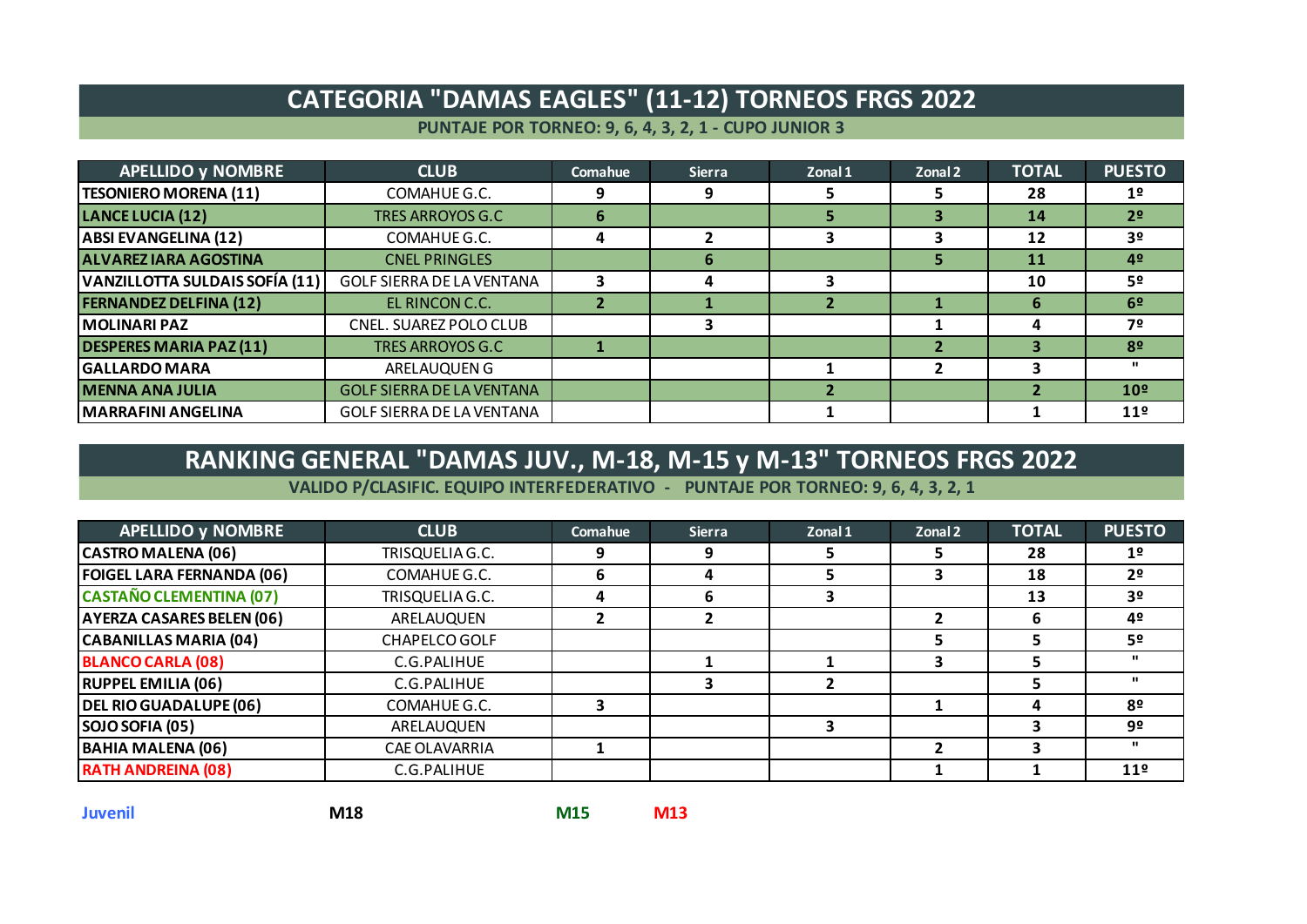### **RANKING GENERAL "CABALLEROS JUV., M-18, M-15 y M-13" TORNEOS FRGS 2022**

**VALIDO P/CLASIFIC. EQUIPO INTERFEDERATIVO - PUNTAJE POR TORNEO: 25, 20, 15, 12, 9 ,7, 5, 4, 2, 1**

| <b>APELLIDO y NOMBRE</b>           | <b>CLUB</b>                     | Comahue        | <b>Sierra</b>           | Zonal 1        | Zonal 2                 | <b>TOTAL</b>            | <b>PUESTO</b>   |
|------------------------------------|---------------------------------|----------------|-------------------------|----------------|-------------------------|-------------------------|-----------------|
| <b>CASTAÑO ISIDORO (04)</b>        | TRISQUELIA G.C.                 | 25             | 20                      | 13             |                         | 58                      | 1 <sup>°</sup>  |
| SOJO IGNACIO (05)                  | ARELAUQUEN GOLF                 | 20             | 15                      |                | 13                      | 48                      | 2 <sup>o</sup>  |
| <b>GARRO AGUSTIN (05)</b>          | <b>JOCKEY CLUB SANTA ROSA</b>   | 12             | 25                      |                |                         | 37                      | 3 <sup>o</sup>  |
| <b>TORRENS PEDRO (07)</b>          | COMAHUE G.C.                    | $\overline{7}$ | 9                       | 8              | 4                       | 28                      | 42              |
| BERAZADI IÑAKI (04)                | COMAHUE G.C.                    | 15             | $\overline{2}$          | 6              | 3                       | 26                      | 5º              |
| <b>CABANILLAS NICOLAS (07)</b>     | <b>CHAPELCO GOLF</b>            | 4              | 12                      |                | 10                      | 26                      | $\mathbf{u}$    |
| <b>BLANCO NICOLAS (06)</b>         | C.G.PALIHUE                     |                | 1                       | 6              | 13                      | 20                      | 72              |
| PEREYRA SANTIAGO DANIEL (08)       | <b>CNEL PRINGLES</b>            |                | 5                       | 5              | 10                      | 20                      | $\mathbf{u}$    |
| <b>DIAS SANCHO JEREMIAS (08)</b>   | COMAHUE G.C.                    | 9              |                         | 5              | $\mathbf{1}$            | 15                      | 9º              |
| PEREZ DAMIAN (05)                  | ARELAUQUEN GOLF                 |                |                         | 10             | 5                       | 15                      | $\mathbf{u}$    |
| ALVAREZ CASTELLO LUCA (05)         | <b>PUAN GOLF</b>                |                | $\overline{\mathbf{z}}$ | 8              |                         | 15                      | $\mathbf{u}$    |
| <b>SOJO JUAN (06)</b>              | ARELAUQUEN GOLF                 |                |                         | 13             |                         | 13                      | 12 <sup>°</sup> |
| <b>FRICK IAN (06)</b>              | <b>CHAPELCO GOLF</b>            | 5              |                         |                | 8                       | 13                      | $\mathbf{u}$    |
| <b>GONZALEZ PINI CONRADO (06)</b>  | <b>CAE OLAVARRIA</b>            |                |                         | 5              | 8                       | 13                      | $\mathbf{u}$    |
| <b>PAGELLA MANUEL (05)</b>         | JOCKEY CLUB SANTA ROSA          |                |                         | 10             |                         | 10                      | 15º             |
| <b>DIAZ OVIEDO MARTINIANO (07)</b> | <b>CAE OLAVARRIA</b>            |                | 5                       | $\overline{2}$ | $\overline{\mathbf{3}}$ | 10                      | $\mathbf{u}$    |
| <b>GOMEZ JUAN IGNACIO (07)</b>     | <b>GOLF CLUB SIERRA</b>         |                |                         | $\overline{2}$ | 4                       | 6                       | 17 <sup>°</sup> |
| <b>DI BENEDETTO LAUTARO (09)</b>   | RINCON C.C.                     |                |                         |                | 6                       | 6                       | $\mathbf{u}$    |
| <b>BOLOGNA TOMAS (03)</b>          | <b>CAE OLAVARRIA</b>            |                |                         |                | 6                       | 6                       | $\mathbf{u}$    |
| PIZZO AUGUSTO (07)                 | <b>G.C.SIERRA DE LA VENTANA</b> |                |                         |                | 5                       | 5                       | 20 <sup>°</sup> |
| APAULAZA JUAN (05)                 | <b>LOS CANALES DE PLOTTIER</b>  |                |                         | 4              |                         | 4                       | 21 <sup>°</sup> |
| <b>RODRIGUEZ GERONIMO (07)</b>     | TRISQUELIA G.C.                 |                |                         | $\mathbf{1}$   | $\overline{2}$          | $\overline{\mathbf{3}}$ | 22°             |
| NIETO SANTIAGO (04)                | COMAHUE G.C.                    | $\overline{2}$ |                         |                |                         | $\overline{2}$          | 23º             |
| <b>AYERZA CRISTOBAL (05)</b>       | ARELAUQUEN GOLF                 |                |                         |                | $\overline{2}$          | $\overline{2}$          | $\mathbf{u}$    |
| <b>GONZALEZ IAN (05)</b>           | PAGO CHICO C.C.                 | $\mathbf{1}$   |                         |                |                         | $\mathbf{1}$            | 25 <sup>°</sup> |
| <b>ZARZUR FARUK (08)</b>           | RINCON C.C                      |                |                         | $\mathbf{1}$   |                         | $\mathbf{1}$            | $\mathbf{u}$    |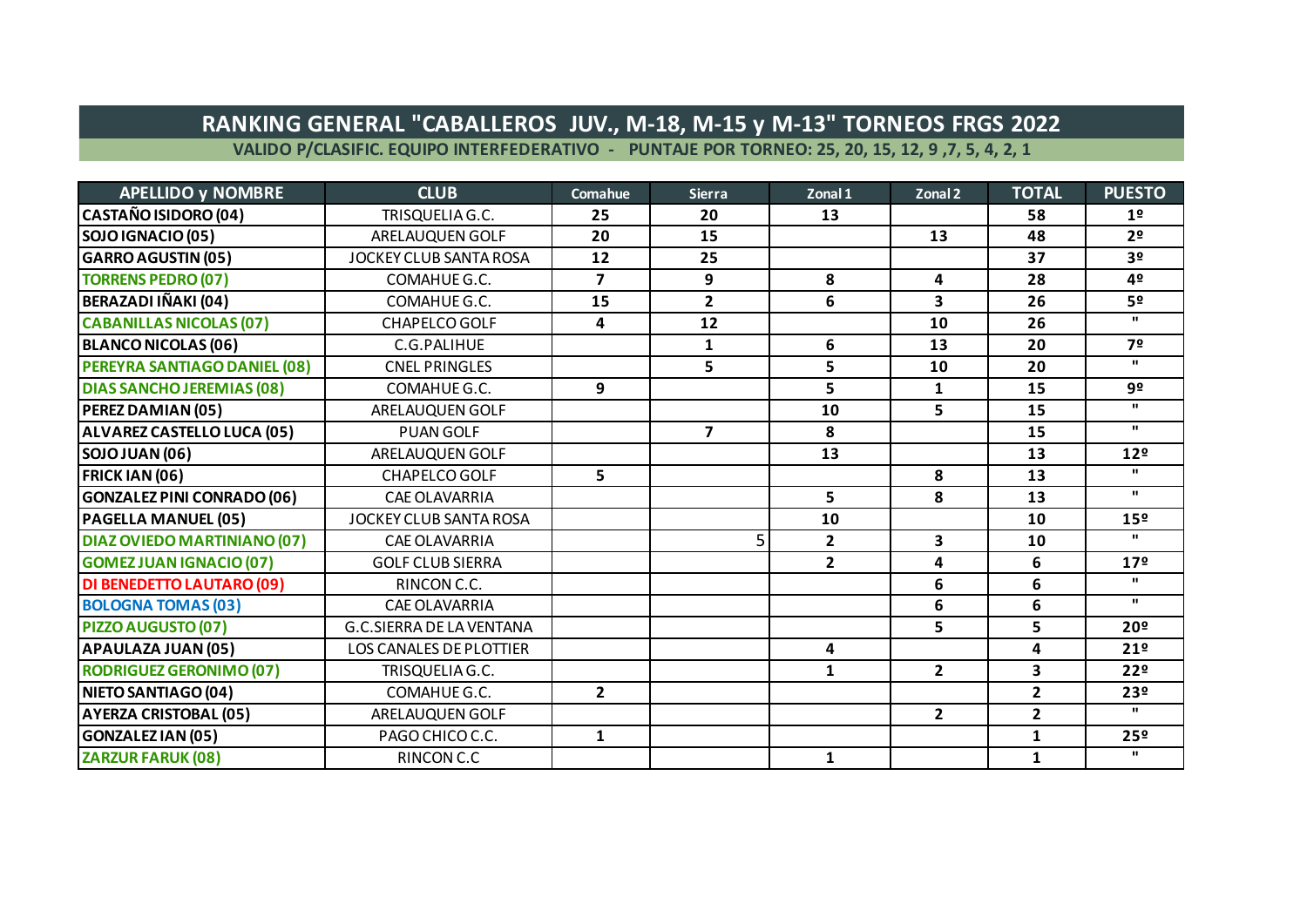#### **PARTICIPACION "BIRDIES DAMAS & CABALLEROS" (13)**

#### **BIRDIES DAMAS - VALIDO P/CLASIFIC. NACIONAL JUNIOR (3 cupos)**

| <b>APELLIDO y NOMBRE</b>          | <b>CLUB</b>               | Comahue | <b>Sierra</b> | Zonal 1 | Zonal 2 | <b>TOTAL</b> | <b>PUESTO</b> |
|-----------------------------------|---------------------------|---------|---------------|---------|---------|--------------|---------------|
| <b>IMENNA MARTINA *</b>           | G.C. SIERRA DE LA VENTANA |         |               |         |         |              |               |
| DIAZ OVIEDO VALENTINA **          | CAE OLAVARRIA             |         |               |         |         |              |               |
| <b>I HERMANN EUGENIA</b>          | RINCON C.C.               |         |               |         |         |              |               |
| <b>IPIZZO MILENA</b>              | G.C. SIERRA DE LA VENTANA |         |               |         |         |              |               |
| <b>IFRING MOLINARI MARTINA **</b> | AERO GOLF CNEL SUAREZ     |         |               |         |         |              |               |
| CABRAL DOTRAS JACINTA             | CNEL SUAREZ POLO CLUB     |         |               |         |         |              |               |

**BIRDIES CABALLEROS - VALIDO P/CLASIFIC. NACIONAL JUNIOR (9 cupos)**

| <b>APELLIDO y NOMBRE</b>             | <b>CLUB</b>                  | Comahue | <b>Sierra</b> | Zonal 1      | Zonal 2 | <b>TOTAL</b> | <b>PUESTO</b> |
|--------------------------------------|------------------------------|---------|---------------|--------------|---------|--------------|---------------|
| <b>FATTORELLO TIZIANO (13)*</b>      | COMAHUE G.C.                 |         |               |              |         | 4            |               |
| CARRICAJO BENJAMIN (13)*             | AERO GOLF CLUB CNEL. SUAREZ  | 1       |               |              |         | 4            | $\mathbf{u}$  |
| <b>FERNANDEZ JULIAN (13)</b>         | EL RINCON C.C.               |         | 1             |              |         | 4            | $\mathbf{u}$  |
| LUZARDO JOSE ANGEL (13) **           | EL RINCON C.C.               |         |               |              |         | 3            | $\mathbf{u}$  |
| RAOX MARSELLA ALEXANDER **           | ARELAUQUEN GOLF              | 1       |               | 1            |         | 3            | $\mathbf{u}$  |
| SOULE CANAU IGNACIO (13) *           | C.G.PALIHUE                  |         | 1             |              |         | 2            | $\mathbf{u}$  |
| <b>MAGGIO MATEO (13)</b>             | ARELAUQUEN GOLF              |         |               | $\mathbf{1}$ |         | 2            | $\mathbf{u}$  |
| <b>LABARONNIE AGUSTIN (13)</b>       | <b>GOLF CLUB AZUL</b>        |         |               |              |         | 2            | $\mathbf{H}$  |
| <b>GONZALEZ GAMARRA BAUTISTA</b>     | COMAHUE G.C.                 | 1       |               |              |         |              | $\mathbf{u}$  |
| <b>SALAZAR SANTIAGO</b>              | ARELAUQUEN GOLF              |         |               |              |         |              | $\mathbf{u}$  |
| <b>MISTORNI IÑAKI</b>                | ARELAUQUEN GOLF              |         |               |              |         |              | $\mathbf{u}$  |
| <b>MENA MARTIN</b>                   |                              |         |               |              |         |              | $\mathbf{u}$  |
| <b>DE LUSARRETA JUAN CRUZ (13)</b>   | SNEL SUAREZ POLO CLUB        |         |               |              |         |              | $\mathbf{H}$  |
| <b>CERDA EMILIANO</b>                | AERO GOLF CLUB CNEL. SUAREZ  |         |               |              |         |              | $\mathbf{u}$  |
| <b>BARRAGAN FELIPE</b>               | TRES ARROYOS GOLF CLUB       |         |               |              |         |              | $\mathbf{u}$  |
| <b>FRINGS MOLINARI FEDERICO (13)</b> | <b>CNEL SUAREZ POLO CLUB</b> |         |               |              |         |              | $\mathbf{H}$  |
| <b>BERONGARAY SANTIAGO</b>           | <b>CNEL SUAREZ POLO CLUB</b> |         |               |              |         |              | $\mathbf{u}$  |
| <b>DE MARCHI CABRAL LUIS</b>         | CNEL SUAREZ POLO CLUB        |         |               |              |         |              | $\mathbf{u}$  |
| <b>MARAGOTO VALDEVILT JUAN</b>       | RINCON C.C                   |         |               |              |         |              | $\mathbf{H}$  |